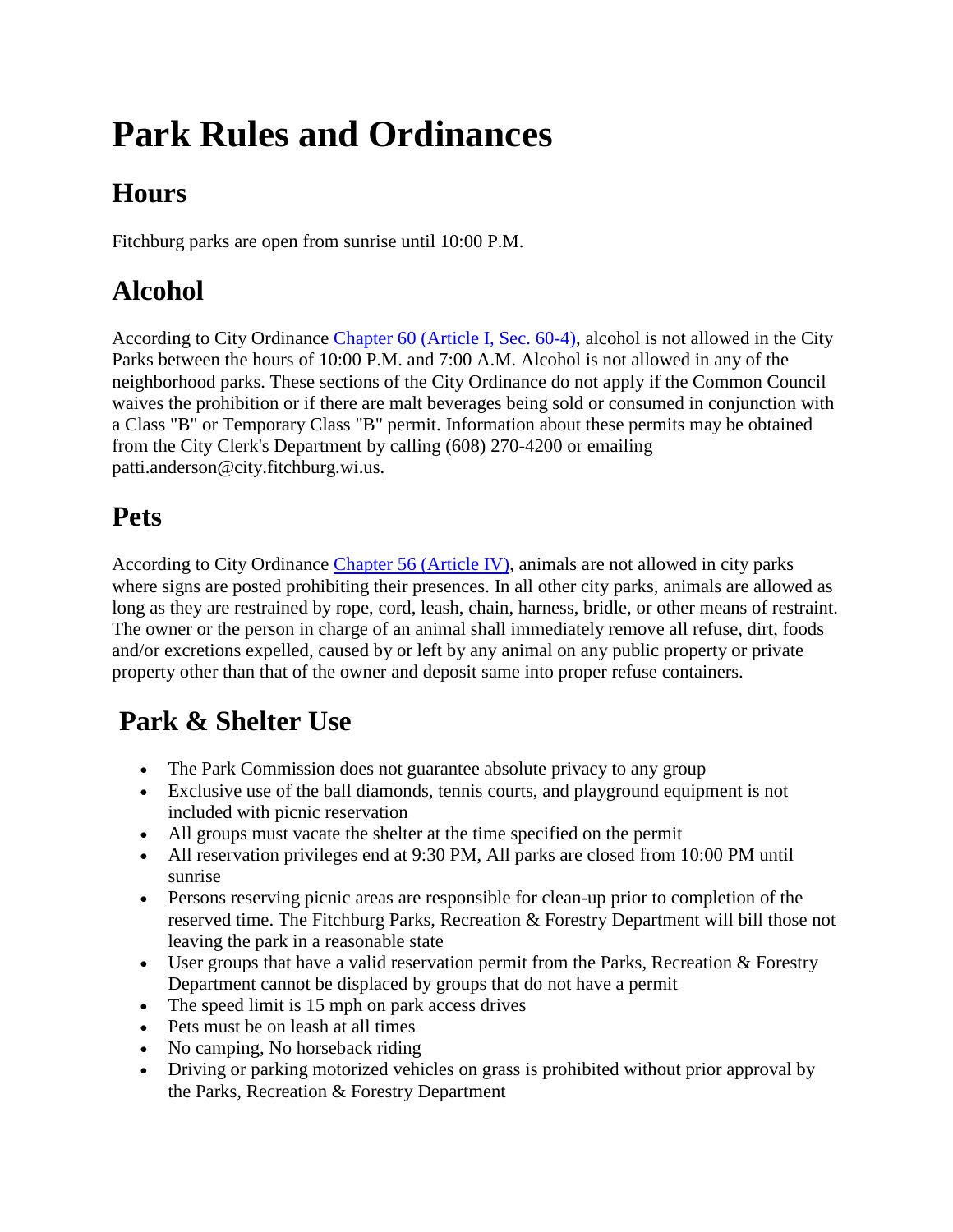- **•** Permission from the Parks, Recreation  $\&$  Forestry Department must be received prior to placing any equipment, such as portable toilets, concession stands, tents, etc., within a park
- Moving park equipment is prohibited (applies to moving picnic tables from the shelter area to another area of the park)
- $\bullet$  Firearms, bows  $\&$  arrows are prohibited
- Dumping of trash or rubbish which was not generated from park use is prohibited
- All recyclables must be placed in their proper container/receptacle
- All sales of beverages, sales of food or admissions must have prior City Council approval
- Advertising or posting any notices, bills or posters without a written permit from the City Council is prohibited
- Any deviation from the above rules must have Parks, Recreation  $&$  Forestry Department approval

## **Forestry Ordinances**

[Article III: Trees and Shrubbery](http://library.municode.com/HTML/14843/level3/CD_ORD_FITCHBURG_WISCONSIN_CH54PAREFO_ARTIIITRSH.html) - planting, management, and removal of trees in public areas

## **Other Ordinances Related to Parks**

[Chapter 22: Zoning](http://library.municode.com/HTML/14843/level2/TIIILAUSDE_CH22ZO.html#TOPTITLE) (Article VI: Park and Recreation District; Sec. 22-647 Park Fee Requirements)

[Chapter 23: Smartcode District](http://library.municode.com/HTML/14843/level2/TIIILAUSDE_CH23SMDI.html) 

[Chapter 24: Land Division](http://library.municode.com/HTML/14843/level2/TIIILAUSDE_CH24LADI.html#TOPTITLE) (24-2(d) Dedication and reservation of land)

[Chapter 52: Cemeteries](http://library.municode.com/HTML/14843/level2/CD_ORD_FITCHBURG_WISCONSIN_CH52CE.html#TOPTITLE) (Article II: Oak Hill Cemetery)

[Chapter 54: Parks, Recreation and Forestry](http://library.municode.com/HTML/14843/level2/CD_ORD_FITCHBURG_WISCONSIN_CH54PAREFO.html#TOPTITLE)

[Chapter 70: Offenses Generally \(](http://library.municode.com/HTML/14843/level3/TIVIOFNU_CH70OFGE_ARTVOFAGPR.html#TOPTITLE)Article V: Offenses Against Property)

[Accessibility](http://www.city.fitchburg.wi.us/siteInfo/accessibility.php) | [Employee Services](http://www.city.fitchburg.wi.us/departments/cityHall/humanResources/employeeServices/index.php) | [Find Us](http://www.city.fitchburg.wi.us/siteInfo/findUs.php) | [Mailing Lists](http://www.city.fitchburg.wi.us/mail_list/index.php) | [Privacy Policy & Disclaimer](http://www.city.fitchburg.wi.us/siteInfo/privacyPolicy.php) | [Site](http://www.city.fitchburg.wi.us/departments/index.php)  [Map](http://www.city.fitchburg.wi.us/departments/index.php)